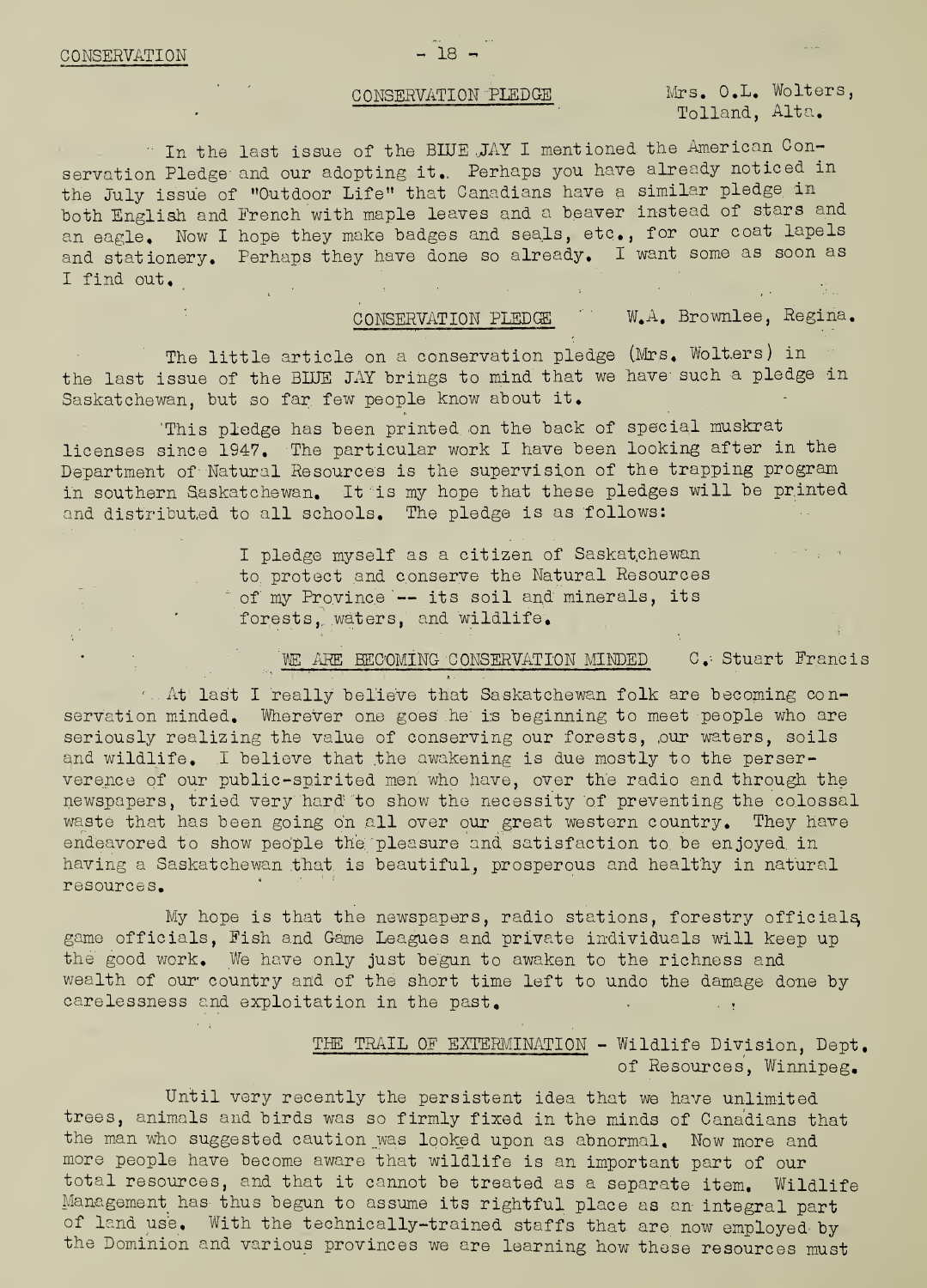$\Delta\Delta\sim 10^{11}$  and  $\Delta\Delta$ 

be handled, and we are applying the necessary controls for their preservation. Let. us. all be ever on. the watch, lest, some of the remainder of the wild animals and birds follow the trail of extermination, which the buffalo so narrowly escaped.

WANTON KILLING K. M. Buceuk, Kamsack.

The Sunday after the local Fish and Game League had a write-up in our paper regarding crows, etc., a group of young boys spent much of the afternoon on the road allowance within half a mile of our house. We presumed that they were trying to shoot crows, but later, when I had occasion to go that way, I saw what had occupied their time. After much effort they had succeeded in killing a Flying Squirrel, of whose existence I had not even been aware.

It seems that more, time might be profitably spent in educating people which animals should be conserved rather than emphasizing destruction.

### CONSERVATION DEPENDS ON ONE'S POINT OF VIEW Arthur Ward

True conservation has many adherents in the province as we have observed from comments which have appeared, in past issues of the BLUE JAY. Of this we must justly be proud.

I believe that acts of various predators must be condoned to that extent to which nature has devised. Man, considered by many as number one predator, considers that he has justifiable reasons in protecting ducks and other, game birds from all other sources of destruction, in order that he, in turn may dispose of them. It would seem that some species that prey on other birds are immune from attacks by others. There are so many angles following along the lines of conservation, that one can hardly refrain from trespassing beyond the bounds of the cause and condoning the results we see in others.

Seated in a garden in California, I saw a Cooper's' Hawk carrying <sup>a</sup> small bird in Its talons, settle oh a dove cote. It regarded me with baneful eyes, as I moved nearer to get a better view of the victim, who soon flew away, carrying the bird. This was repeated on another occasion. And still once again in the same garden, one of these hawks swooped towards <sup>a</sup> bush where all the small birds had scurried, causing their hurried exit. The hawk, following, seized one of the birds on the wing within twelve feet from the bush and took off with it.

On reporting this incident to the members of the Whittier Audubon Society, the only remark of the ardent conservationists was, "Yes, they do eat small birds."

# CONSERVATION IS A STATE

OF MIND - Conservation Volunteer

 $-1$ 

Today is an era of challenge, a challenge to sportsmen to unite behind a unified program of conservation, a challenge to recognize that conservation is much more than hunting and fishing, a challenge to support a program of conservation education as the basis of a long-range conservation program, and a challenge to realize that conservation is fundamental to the economic prosperity of our state and nation.